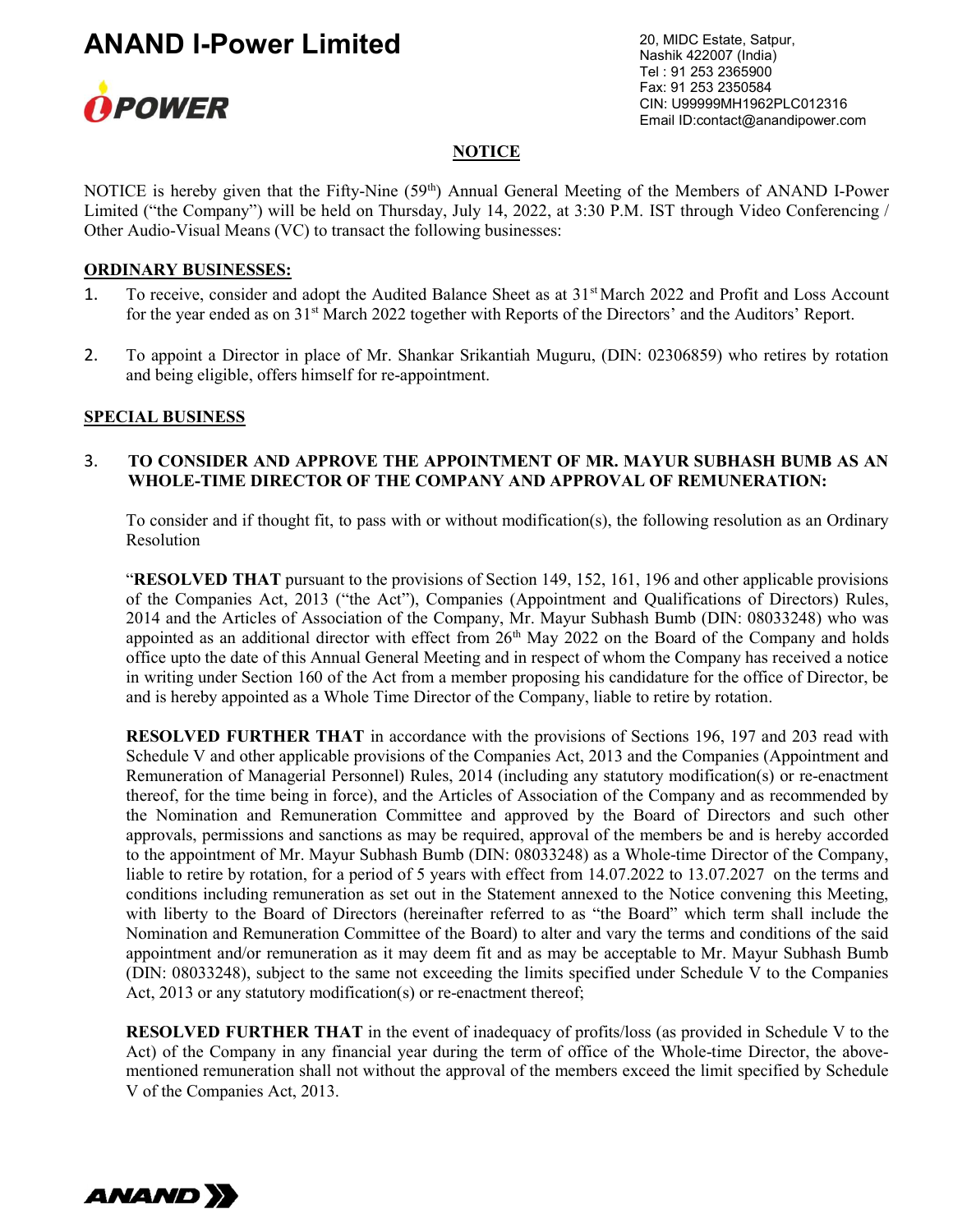

20, MIDC Estate, Satpur, Nashik 422007 (India) Tel : 91 253 2365900 Fax: 91 253 2350584 CIN: U99999MH1962PLC012316 Email ID:contact@anandipower.com

RESOLVED FURTHER THAT to give effect to this resolution, any of the existing Directors of the Company be and is hereby authorized, on behalf of the Company, to do all acts, deeds, matters, and things as deem necessary, proper, or desirable and to sign and execute all necessary documents, agreement, if any, with the Whole-time Director, applications and return to give effect to this resolution along with the filing of necessary E-form(s) with concerned Registrar of Companies."

#### 4. TO CONSIDER AND APPROVE REMUNERATION OF M/S. SACHIN R. TARLE & CO. AS COST AUDITOR

To consider and if thought fit, to pass with or without modification(s), the following resolution as an Ordinary Resolution

"RESOLVED THAT pursuant to the provisions of Section 148 and other applicable provisions, if any, of the Companies Act, 2013 read with the Companies (Audit and Auditors) Rules and the Companies (Cost Records and Audit) Rules, 2014, and the Rules framed thereunder (including any statutory modification(s) or reenactment(s) thereof for the time being in force), the remuneration payable to  $M/s$  Sachin R. Tarle & Co, Cost Accountants (Firm Registration Number 002887), Nashik the Cost Auditors of the Company, for the financial year ending 31st March 2023, as recommended by the Audit Committee of the Company and approved by the Board of Directors of the Company, amounting to Rs.75,000/- (Rupees Seventy-Five Thousand only) exclusive of applicable taxes & reimbursement of out-of-pocket expenses be and is hereby ratified and confirmed.

RESOLVED FURTHER THAT any one of the Directors of the Company, be and is hereby severally authorized to file necessary returns/forms to the Registrar of Companies and to do all such acts, deeds, and things that may be necessary, proper, expedient, or incidental to give effect to the aforesaid resolution."

### Place: Nashik BY THE ORDER OF BOARD OF DIRECTORS Date: May 26, 2022 **FOR ANAND I-POWER LIMITED**

Sd/- MAHENDRA KUMAR GOYAL **CHAIRMAN**  DIN: 02605616 1, Sri Aurobindo Marg, New Delhi -110016 CIN No. U99999MH1962PLC012316

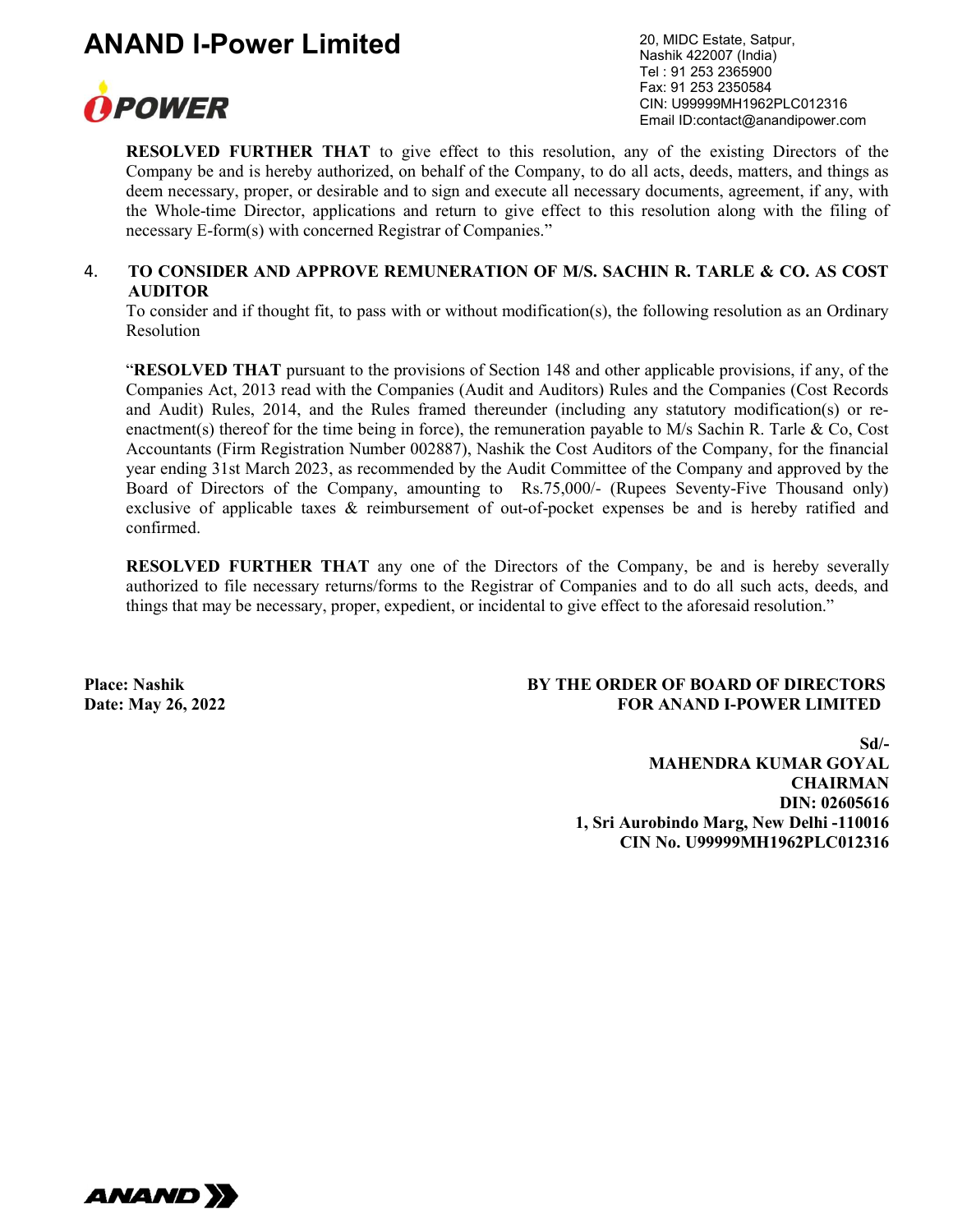

20, MIDC Estate, Satpur, Nashik 422007 (India) Tel : 91 253 2365900 Fax: 91 253 2350584 CIN: U99999MH1962PLC012316 Email ID:contact@anandipower.com

#### ANNEXURE I

### Statement pursuant to Section 102(1) of the Companies Act 2013 ("the Act")

The following Statement sets out all the material facts relating to the Special/Ordinary Business mentioned in the Notice.

ITEM NO 2: Details of Directors seeking appointment/re-appointment at the ensuing Annual General Meeting.

| <b>Name of Director</b>                                       | Mr. Shankar Srikantiah Muguru                                                                                                                                                                                                                         |
|---------------------------------------------------------------|-------------------------------------------------------------------------------------------------------------------------------------------------------------------------------------------------------------------------------------------------------|
| <b>Date of Birth</b>                                          | 27th September 1959                                                                                                                                                                                                                                   |
| <b>Date of Appointment</b>                                    | 5th November 2014                                                                                                                                                                                                                                     |
| <b>Expertise in the functional area</b>                       | Research & Development, Lean Manufacturing, CRM, Strategy,<br>Company Management, Innovation and Technology,<br>Exploring-<br>Conceptualizing-Setting Up New Companies in the domain of Electric<br>Vehicle & Future Mobility, Coaching Human Capital |
| <b>Qualifications</b>                                         | B.E (Mechanical), ICWA, VLFM,<br>Radical Innovation (MIT Master Class) & Innovation is Strategy,<br>Strategy is Innovation (TUCK – Master Class)                                                                                                      |
| List of other Companies in which<br><b>Directorships held</b> | Victor Gaskets India Limited                                                                                                                                                                                                                          |
| <b>Memberships / Chairmanships</b>                            | Stakeholders Relationship Committee - Chairman                                                                                                                                                                                                        |
| of committees of directors of                                 | Share Transfer Committee - Chairman                                                                                                                                                                                                                   |
| the Company.                                                  | Audit Committee - Member                                                                                                                                                                                                                              |
|                                                               | <b>Industrial Relation Committee - Member</b>                                                                                                                                                                                                         |
| Memberships/Chairmanships                                     | Not Applicable                                                                                                                                                                                                                                        |
| of committees of directors of<br>other Companies              |                                                                                                                                                                                                                                                       |

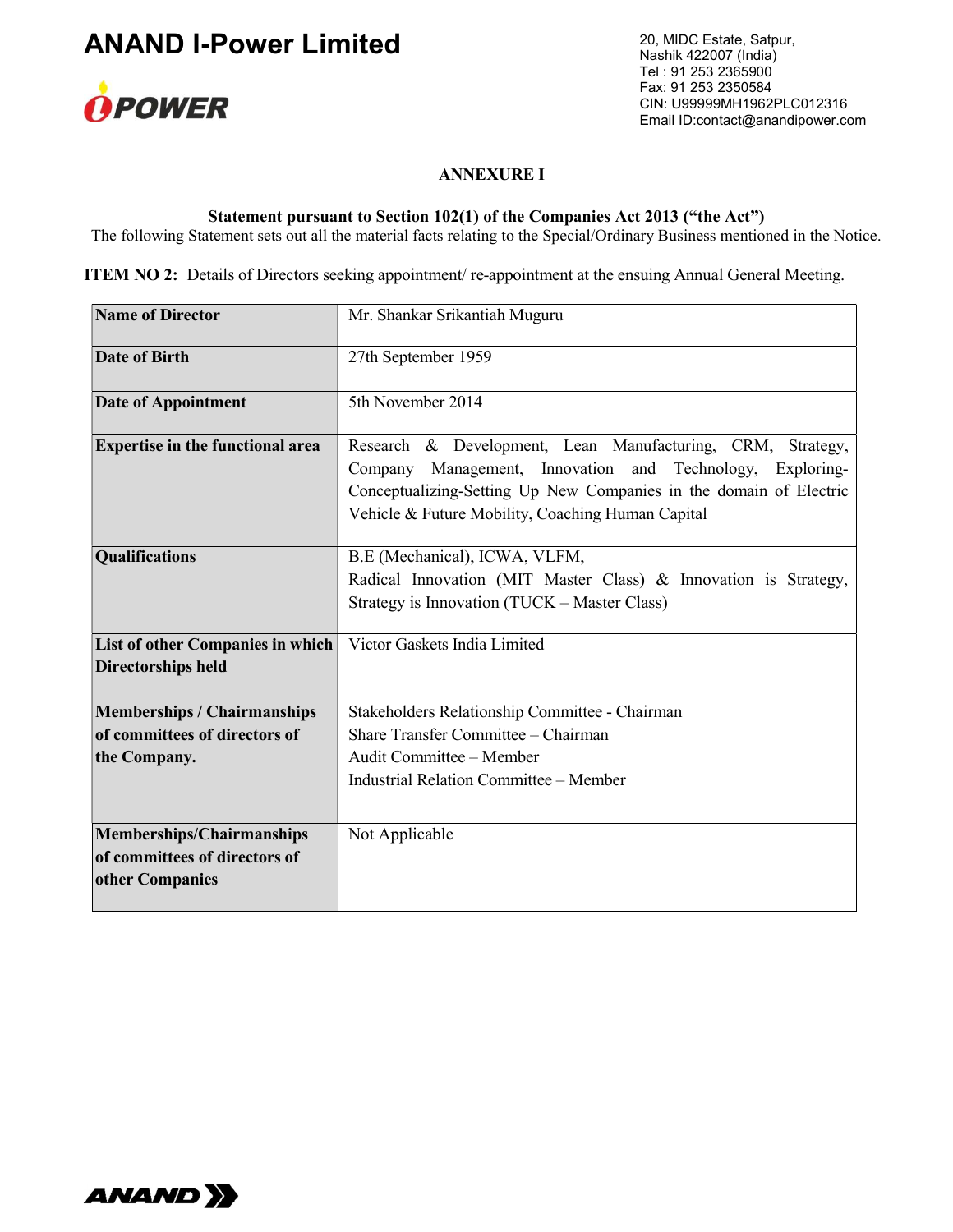

20, MIDC Estate, Satpur, Nashik 422007 (India) Tel : 91 253 2365900 Fax: 91 253 2350584 CIN: U99999MH1962PLC012316 Email ID:contact@anandipower.com

#### ITEM NO 3: Appointment of Whole Time Director

The Board of Directors ("the Board") of the Company, at its meeting held on May 26, 2022, has, subject to the approval of members, appointed Mr. Mayur Subhash Bumb as Whole-time Director liable to retire by rotation on the terms and Conditions including remuneration as recommended by the Nomination and Remuneration Committee of the Board and approved by the Board. It is proposed to seek members' approval for the appointment of and remuneration payable to Mr. Mayur Subhash Bumb as Whole-time Director in terms of the applicable provisions of the Act. Broad particulars of the terms of appointment and remuneration payable to Mr. Mayur Subhash Bumb are as under:

#### (a) Remuneration:

Mr. Mayur Subhash Bumb shall be paid remuneration of Rs. 61.14 Lakhs p.a., subject to the provisions of the Companies Act, 2013, which includes salary, perquisites, and allowances.

The perquisites and allowances shall be evaluated, wherever applicable, as per the provisions of the Income Tax Act, 1961 or any rules thereunder or any statutory modification(s) or re-enactment thereof; in the absence of any such rules, perquisites and allowances shall be evaluated at actual cost.

The Company's contribution to provident fund, superannuation or annuity fund, gratuity payable, and encashment of leave, as per the rules of the Company, shall be in addition to the remuneration under (a) above.

Increment in salary, perquisites and allowances, and remuneration by way of incentive /bonus/ performance linked incentive, payable to Mr. Mayur Subhash Bumb, as may be determined by the Board and/or the Nomination and Remuneration Committee of the Board, shall be in addition to the remuneration under (a) above.

The overall remuneration payable every year to the Wholetime Director by way of salary, perquisites, allowances, incentive/bonus / performance-linked incentive, etc as may be, shall be within the limits specified under Section 198 of the Act or any statutory modifications(s) or re-enactment(s) thereof.

#### (b) Reimbursement of Expenses:

Mr. Mayur Subhash Bumb shall be entitled to be reimbursed from the Company for all the expenses incurred by him on behalf of the Company.

#### (c) General:

(i) Mr. Mayur Subhash Bumb will perform his duties as such with regard to all work of the Company and will manage and attend to such business and carry out the orders and directions given by the Board from time to time. (ii) Mr. Mayur Subhash Bumb shall act in accordance with the Articles of Association of the Company and shall abide by the provisions contained in the Companies Act, 2013 with regard to the duties of directors.

Mr. Mayur Subhash Bumb satisfies all the conditions set out in Part-I of Schedule V to the Act as also conditions set out under sub-section (3) of Section 196 of the Act for being eligible for his appointment. He is not disqualified from being appointed as Director in terms of Section 164 of the Act.

A brief profile of Mr. Mayur Subhash Bumb and other requisite details, pursuant to the provisions of the Secretarial Standard on General Meetings ("SS-2"), issued by the Institute of Company Secretaries of India is mentioned below under a separate para.

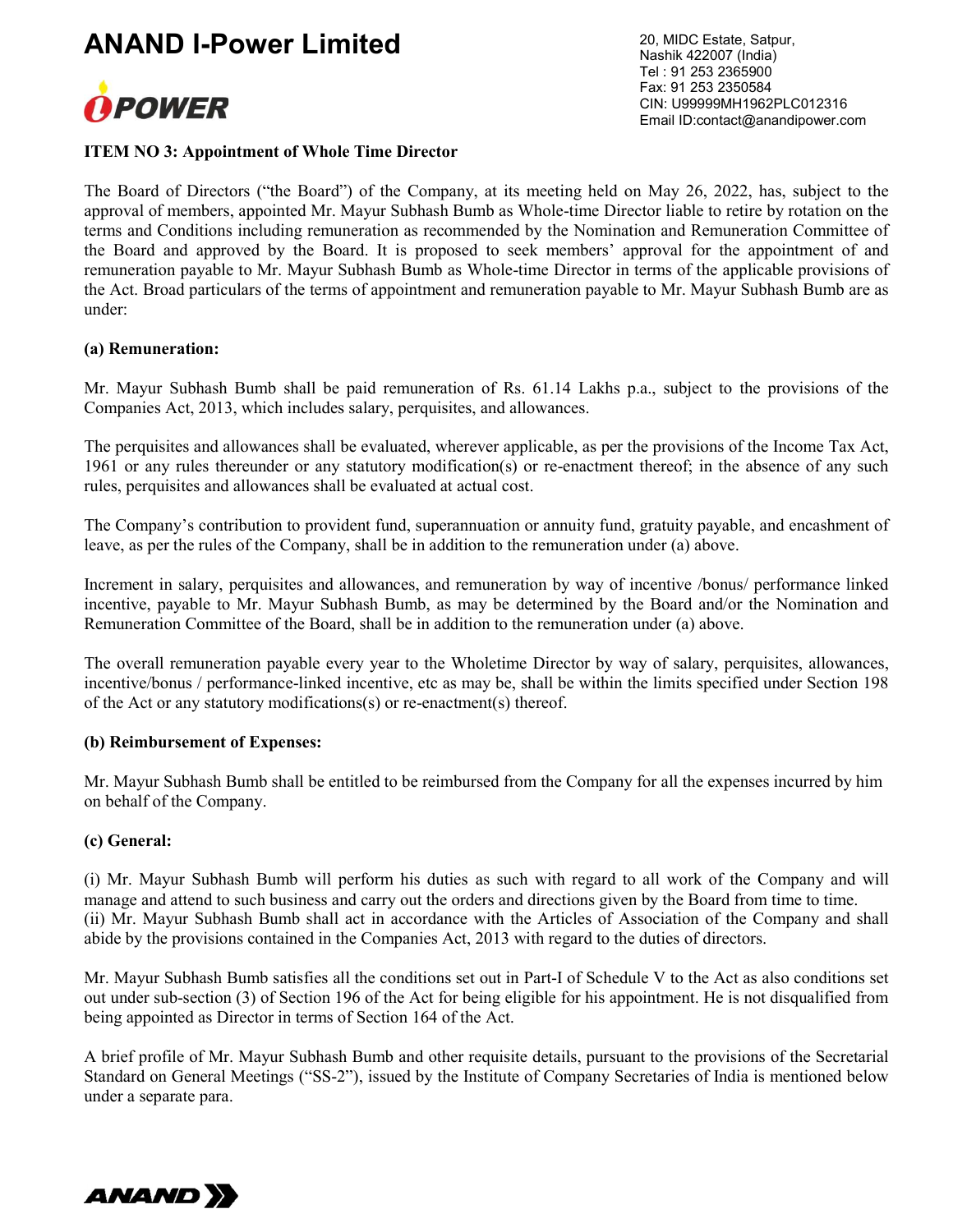

20, MIDC Estate, Satpur, Nashik 422007 (India) Tel : 91 253 2365900 Fax: 91 253 2350584 CIN: U99999MH1962PLC012316 Email ID:contact@anandipower.com

Mr. Mayur Subhash Bumb is interested in the Ordinary Resolution set out in Item No. 3 with respect to his appointment. The relative(s) of Mr. Mayur Subhash Bumb may be deemed to be interested in the said Resolution to the extent of their shareholding interest, if any, in the Company.

Save and except the above, none of the other Directors / Key Managerial Personnel of the Company / their relatives are, in any way, concerned or interested, financially or otherwise, in the resolution set out in Item No. 3 of the Notice. The Board commends the Ordinary Resolution set out in Item No. 3 of the Notice for approval by the members.

#### A brief profile of Mr. Mayur Subhash Bumb (DIN: 08033248)

Mr. Mayur Subhash Bumb has been appointed as Vice President and Chief Operating Officer of ANAND I Power Limited (AIPL) from 3rd December 2018. He brings with him an overall industry experience of 25 years. He has held various positions in Accounts and Finance, Purchase, Operations, and IT. He started his career in 1996 with Mahindra & Mahindra. He joined ANAND Group in 1998 as Finance Controller in Haldex India Limited. He subsequently moved to ANAND I Power in 2005 as Finance Controller and later on became the Business Head for the company in 2011.

After a successful association of 14 years with ANAND he moved to EPC Industries (subsidiary of Mahindra  $\&$ Mahindra) as Chief Financial Officer for four years. Then he had been associated with Ashoka Buildcon Limited for a brief stint before rejoining ANAND.

 $\_$  ,  $\_$  ,  $\_$  ,  $\_$  ,  $\_$  ,  $\_$  ,  $\_$  ,  $\_$  ,  $\_$  ,  $\_$  ,  $\_$  ,  $\_$  ,  $\_$  ,  $\_$  ,  $\_$  ,  $\_$  ,  $\_$  ,  $\_$  ,  $\_$  ,  $\_$  ,  $\_$  ,  $\_$  ,  $\_$  ,  $\_$  ,  $\_$  ,  $\_$  ,  $\_$  ,  $\_$  ,  $\_$  ,  $\_$  ,  $\_$  ,  $\_$  ,  $\_$  ,  $\_$  ,  $\_$  ,  $\_$  ,  $\_$  ,

Mayur holds a B.Com. degree and is also a qualified Chartered Accountant.

#### Place: Nashik BY THE ORDER OF BOARD OF DIRECTORS Date: May 26, 2022 **FOR ANAND I-POWER LIMITED**

Sd/- MAHENDRA KUMAR GOYAL **CHAIRMAN**  DIN: 02605616 1, Sri Aurobindo Marg, New Delhi -110016 CIN No. U99999MH1962PLC012316

#### NOTES:

1. In view of the prevailing lock down situation across the country due to outbreak of the COVID-19 pandemic and restrictions on the movements apart from social distancing, General circulars viz. Circular No. 14/2020 dated April 08, 2020, Circular No. 17/2020 dated April 13, 2020, Circular No. 20/2020 dated May 05, 2020 read with the Circular No. 02/2021 dated 13<sup>th</sup> January 2021, issued by Ministry of Corporate Affairs ('MCA') and Circular No. SEBI/HO/CFD/CMD1/CIR/P/2020/79 dated May 12, 2020 & circular no. SEBI/HO/CFD/CMD/CIR/P/2020/242 dated December 09, 2020, circular No. SEBI/HO/SCFD/CMD2/CIR/P/2022/62 date May 13, 2022 issued by the Securities and Exchange Board of India (SEBI) (hereinafter collectively referred to as "the Circulars"), companies are permitted to hold their Annual General Meeting ('AGM') through VC/OAVM for the calendar year 2022.

\_\_\_\_\_\_\_\_\_\_\_\_\_\_\_\_\_\_\_\_\_\_\_\_\_\_\_\_\_\_\_\_\_\_\_\_\_\_\_\_\_\_\_\_\_\_\_\_\_\_\_\_\_\_\_\_\_\_\_\_\_\_\_\_\_\_\_\_\_\_\_\_\_\_\_\_\_\_\_\_\_\_\_\_\_\_\_\_\_\_\_\_\_\_

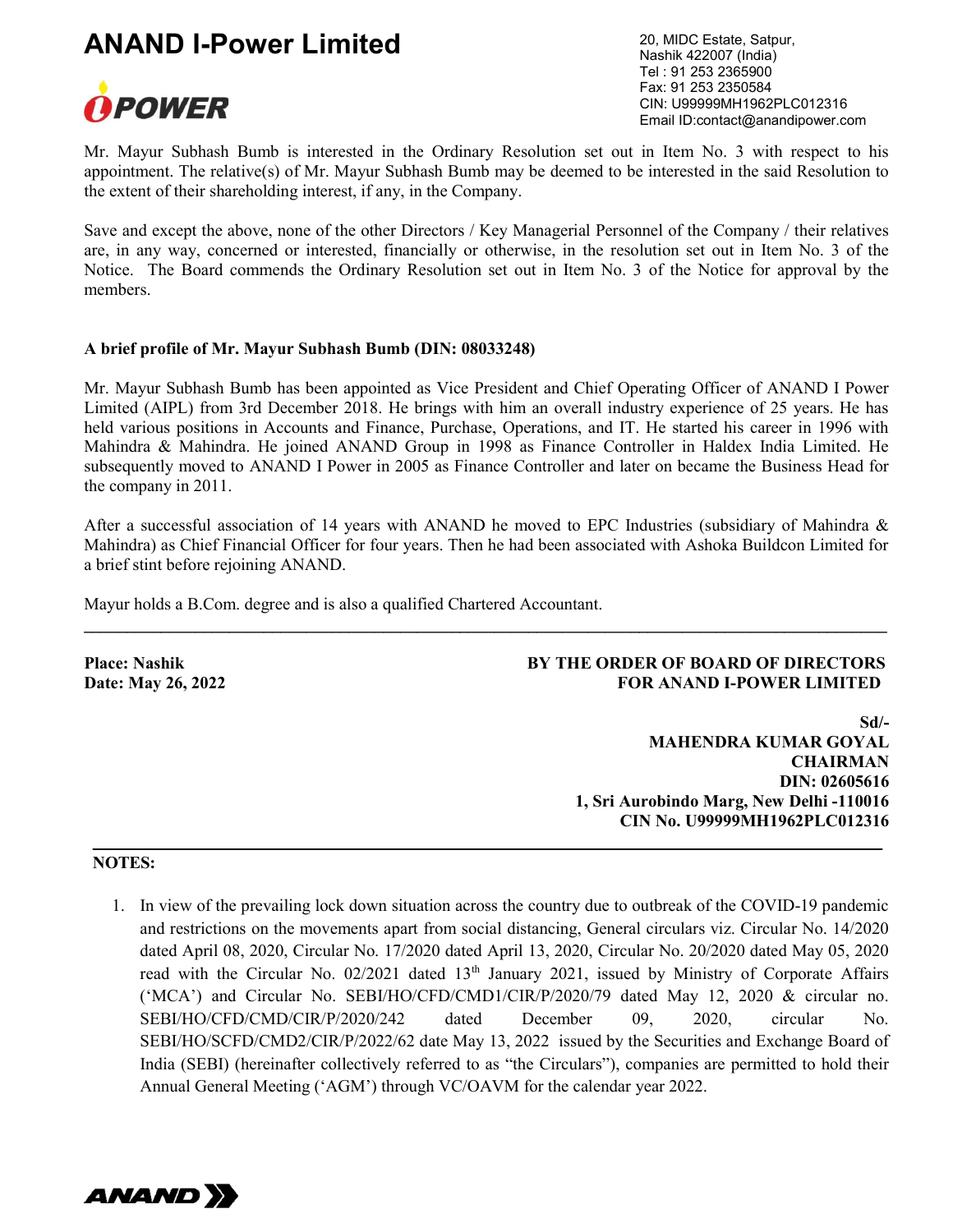

20, MIDC Estate, Satpur, Nashik 422007 (India) Tel : 91 253 2365900 Fax: 91 253 2350584 CIN: U99999MH1962PLC012316 Email ID:contact@anandipower.com

- 2. In compliance with applicable provisions of the Companies Act, 2013 ('Act') read with aforesaid MCA circulars the 59th Annual General Meeting of the Company is being conducted through Video Conferencing (VC) hereinafter called "e-AGM". For this purpose, the Company has appointed M/s KFin Technologies Limited (Formerly known as Karvy Fintech Private Limited) ('KFintech'), Registrars ,and Transfer Agents, to provide a Video Conferencing facility for the Annual General Meeting and the attendant enablers for conducting of the e-AGM.
- 3. Members can attend the meeting through log-in credentials provided to them to connect to the Video conference. Physical attendance of the Members at the Meeting venue is not required. An appointment of a proxy to attend and cast vote on behalf of the member is not available. Body Corporates should send the Board Resolution passed under Section 113 of the Companies Act 2013, authorizing their representative to attend the e-AGM through VC/OAVM and cast their votes through e-voting.
- 4. Members can join the e-AGM 20 minutes before and after the scheduled time of the commencement of the Meeting by following the procedure mentioned in the Notice. In the case of joint holders attending the Meeting, only such joint holder who is higher in the order of names will be entitled to vote at the e-AGM.
- 5. Up to 1000 members will be able to join on a FIFO basis to the e-AGM. There will be no restrictions on account of FIFO entry into e-AGM in respect of large shareholders (viz. shareholders holding 2% or more shareholding), Promoters, Institutional Investors, Directors, Key Managerial Personnel, the Chairpersons of the Audit Committee, Nomination and Remuneration Committee and Stakeholders Relationship Committee, Auditors, etc.
- 6. The attendance of the Members (members logins) attending the e-AGM will be counted for the purpose of reckoning the quorum under Section 103 of the Companies Act, 2013.
- 7. In line with the MCA Circular No. 17/2020 dated April 13, 2020, the Notice calling the AGM has been uploaded on the website of the Company at https://www.anandgroupindia.com/anandipower and the AGM Notice is also available on the website of KFintech at https://evoting.kfintech.com
- 8. On account of the threat posed by COVID-19 and in terms of the MCA Circulars, the Company has sent the Annual Report, Notice of e-AGM, and e-Voting instructions only in the electronic form to the registered email addresses of the shareholders. Therefore, those shareholders who have not yet registered their email addresses are requested to get their email addresses registered by following the procedure given in the procedure for remote e-voting Point (II) (B)

9. Facility for Remote E-voting:

In compliance with the provisions of Section 108 of the Act, read with Rule 20 of the Companies (Management and Administration) Rules, 2014, as amended from time to time, Regulation 44 of the SEBI Listing Regulations and in terms of SEBI vide circular no. SEBI/HO/CFD/CMD/ CIR/P/2020/242 dated December 9, 2020, circular No.SEBI/HO/SCFD/CMD2/CIR/P/2022/62 date May 13, 2022 in relation to the e-Voting Facility Provided by Listed Entities, the Members are provided with the facility to cast their vote electronically, through the e-Voting services provided by KFintech, on all the resolutions set forth in this Notice. The instructions for e-voting are given herein below.

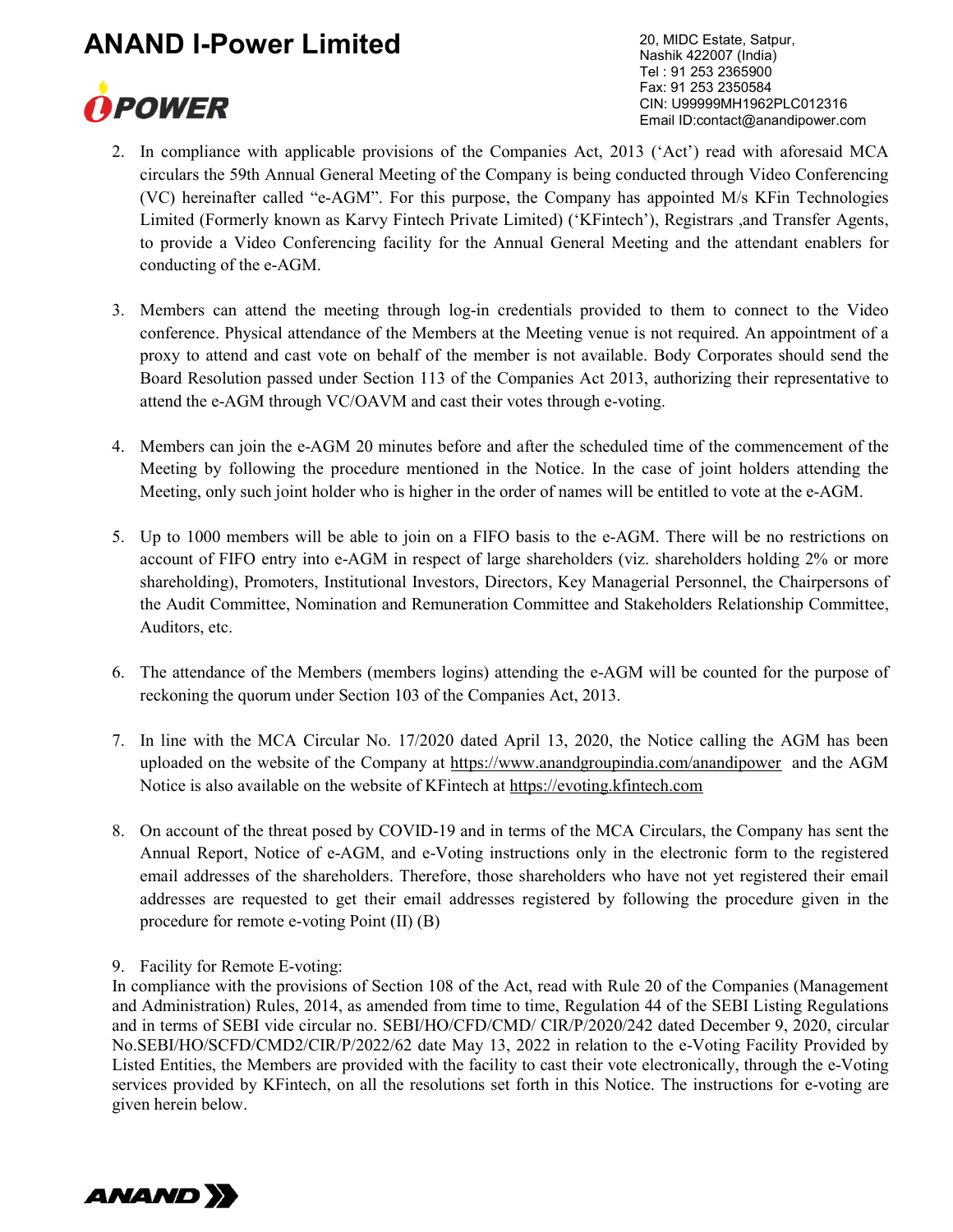

20, MIDC Estate, Satpur, Nashik 422007 (India) Tel : 91 253 2365900 Fax: 91 253 2350584 CIN: U99999MH1962PLC012316 Email ID:contact@anandipower.com

The facility for e-voting shall also be made available at the AGM and members attending the AGM who have not already cast their vote by remote e-voting shall be able to exercise their right to vote at the AGM. The members who have cast their vote by remote e-voting prior to the AGM may also attend the meeting but shall not be entitled to cast their vote again. The cut-off date for determining the eligibility to vote by remote e-voting or in the AGM shall be Thursday, July 07, 2022.

The Company has approached KFin Technologies Limited for providing e-voting services through their e-voting platform. In this regard, your Demat Account / Folio Number has been enrolled by the Company for your participation in remote e-voting on resolution(s) placed by the Company on the e-voting system. The instructions for e-voting are mentioned in this Notice.

The remote e-voting period commences on Monday, July 11, 2022, at 9:00 a.m. and ends on Wednesday, July 13, 2022 at 5:00 p.m. During this period shareholders of the Company may cast their vote electronically. The evoting module shall be disabled for voting thereafter. Once the vote on a resolution is cast by the shareholder, the shareholder shall not be allowed to change it subsequently.

The voting rights of members shall be in proportion to their shares of the paid-up equity share capital of the Company as of the cut-off date for the purpose of voting on Thursday, July 07, 2022. Any person, who acquires shares of the Company and becomes a member of the Company after Friday, June 10, 2022, i.e. the date considered for obtaining register of members for dispatch of AGM Notice and holding shares as on the record date for the purpose of Voting i.e. Thursday, July 07, 2022, may obtain the login ID and password by sending a request at E-mail ID: einward.ris@kfintech.com

### PROCEDURE FOR REMOTE E-VOTING

- i. In compliance with the provisions of Section 108 of the Act, read with Rule 20 of the Companies (Management and Administration) Rules, 2014, as amended from time to time, Regulation 44 of the SEBI Listing Regulations and in terms of SEBI vide circular no. SEBI/HO/CFD/CMD/ CIR/P/2020/242 dated December 9, 2020, in relation to e-Voting Facility Provided by Listed Entities, the Members are provided with the facility to cast their vote electronically, through the e-Voting services provided by KFintech, on all the resolutions set forth in this Notice. The instructions for e-Voting are given herein below.
- ii. However, in pursuant to SEBI circular no. SEBI/HO/CFD/CMD/CIR/P/2020/242 dated December 9, 2020, on "e-Voting facility provided by Listed Companies", e-Voting process has been enabled to all the individual Demat account holders, by way of single login credential, through their Demat accounts/websites of Depositories / DPs in order to increase the efficiency of the voting process.
- iii. Individual Demat account holders would be able to cast their vote without having to register again with the e-Voting service provider (ESP) thereby not only facilitating seamless authentication but also ease and convenience of participating in e-Voting process. Shareholders are advised to update their mobile number and e-mail ID with their DPs to access e-Voting facility.
- iv. The remote e-voting period commences on Monday, July 11, 2022 to Wednesday July 13, 2022.
- v. The voting rights of Members shall be in proportion to their shares in the paid-up equity share capital of the Company as on the cut-off date.

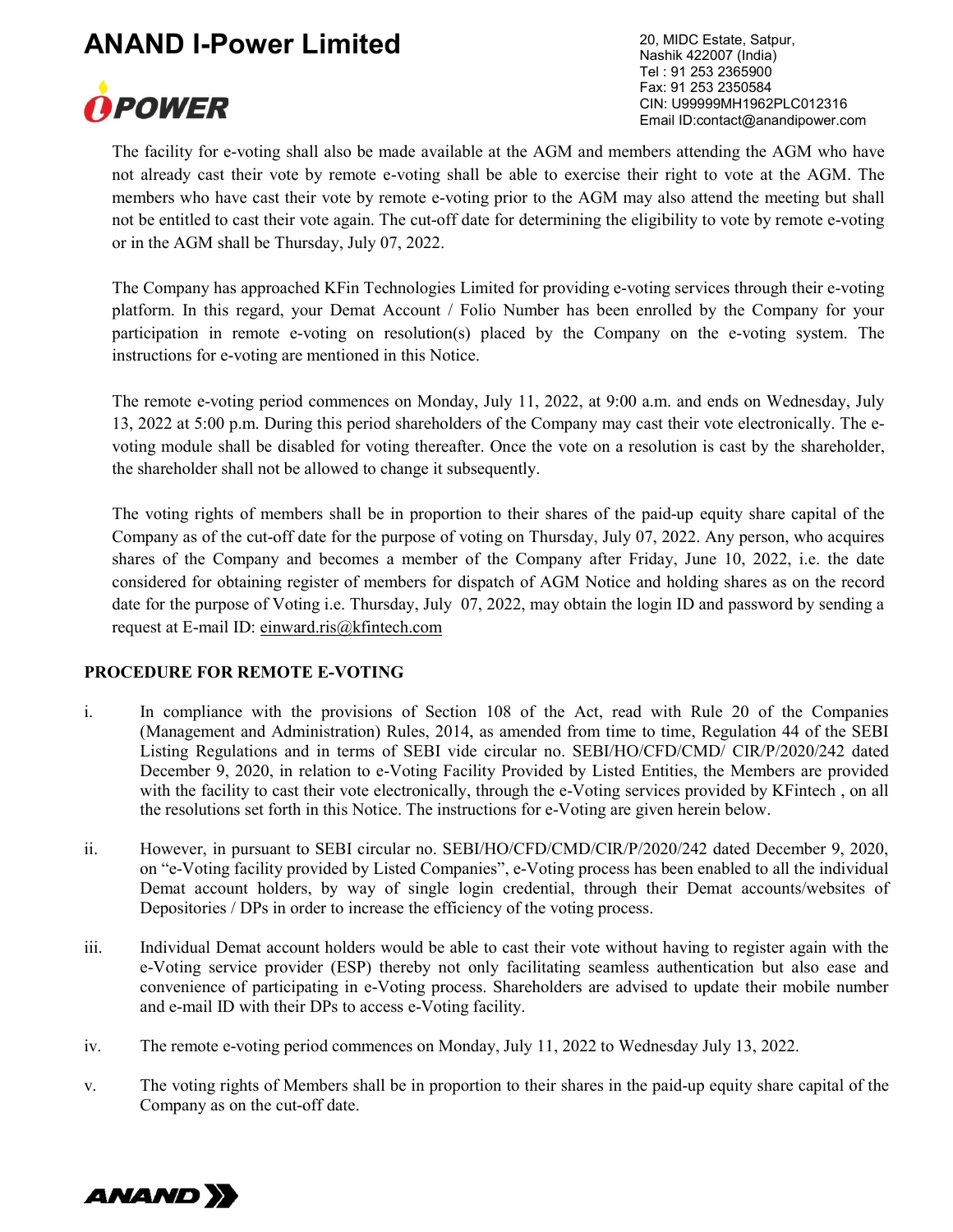

20, MIDC Estate, Satpur, Nashik 422007 (India) Tel : 91 253 2365900 Fax: 91 253 2350584 CIN: U99999MH1962PLC012316 Email ID:contact@anandipower.com

- vi. Any person holding shares in physical form and non-individual shareholders, who acquires shares of the Company and becomes a Member of the Company after sending the Notice and holding shares as of the cutoff date, may obtain the login ID and password by sending a request at evoting $@K$ fintech.com. However, if he/she is already registered with KFintech for remote e-Voting then he /she can use his / her existing User ID and password for casting the vote.
- vii. In case of Individual Shareholders holding securities in Demat mode and who acquires shares of the Company and becomes a Member of the Company after sending of the Notice and holding shares as of the cut-off date may follow steps mentioned below under "Login method for remote e-Voting and joining the virtual meeting for Individual shareholders holding securities in Demat mode."
- viii. The details of the process and manner for remote e-Voting and e-AGM are explained herein below:

Step 1 : Access to Depositories e-Voting system in case of individual shareholders holding shares in Demat mode.

Step 2 : Access to KFintech e-Voting system in case of shareholders holding shares in physical and non-individual shareholders in Demat mode.

Step 3 : Access to join virtual meetings(e-AGM) of the Company on KFin system to participate e-AGM and vote at the AGM.

#### Details on Step 1 are mentioned below:

I) Login method for remote e-Voting for Individual shareholders holding securities in demat mode.

| <b>Type</b><br>of | <b>Login Method</b>                                                                           |  |
|-------------------|-----------------------------------------------------------------------------------------------|--|
| shareholders      |                                                                                               |  |
| Individual        | 1. User already registered for IDeAS facility:                                                |  |
| Shareholders      | Visit URL: https://eservices.nsdl.com<br>I.                                                   |  |
| holding           | Click on the "Beneficial Owner" icon under "Login" in 'IDeAS' section.<br>П.                  |  |
| securities<br>1n  | III.<br>On the new page, enter User ID and Password. Post successful authentication, click on |  |
| demat<br>mode     | "Access to e-Voting"                                                                          |  |
| with NSDL         | Click on the company name or e-Voting service provider and you will be re-directed to<br>IV.  |  |
|                   | e-Voting service provider website for casting the vote during the remote e-Voting             |  |
|                   | period.                                                                                       |  |
|                   | 2. User not registered for IDeAS e-Services                                                   |  |
|                   | To register click on link : https://eservices.nsdl.com<br>L.                                  |  |
|                   | Select "Register Online for IDeAS" or click at<br>П.                                          |  |
|                   | https://eservices.nsdl.com/SecureWeb/IdeasDirectReg.jsp                                       |  |
|                   | Proceed with completing the required fields.<br>III.                                          |  |
|                   | Follow steps given in points 1<br>IV.                                                         |  |
|                   | 3. Alternatively by directly accessing the e-Voting website of NSDL                           |  |
|                   | I.<br>Open URL: https://www.evoting.nsdl.com/                                                 |  |
|                   | Click on the icon "Login" which is available under the 'Shareholder/Member' section.<br>П.    |  |
|                   | III.<br>A new screen will open. You will have to enter your User ID (i.e. your sixteen-digit  |  |
|                   | Demat account number held with NSDL), Password / OTP and a Verification Code as               |  |
|                   | shown on the screen.                                                                          |  |
|                   | Post successful authentication, you will be requested to select the name of the<br>IV.        |  |
|                   | company and the e-Voting Service Provider name, i.e.KFintech.                                 |  |
|                   | On successful selection, you will be redirected to the KFintech e-Voting page for<br>V.       |  |
|                   | casting your vote during the remote e-Voting period.                                          |  |
| Individual        | 1. Existing user who have opted for Easi / Easiest                                            |  |
| Shareholders      | Visit URL: https://web.cdslindia.com/myeasi/home/login or<br>Ι.                               |  |

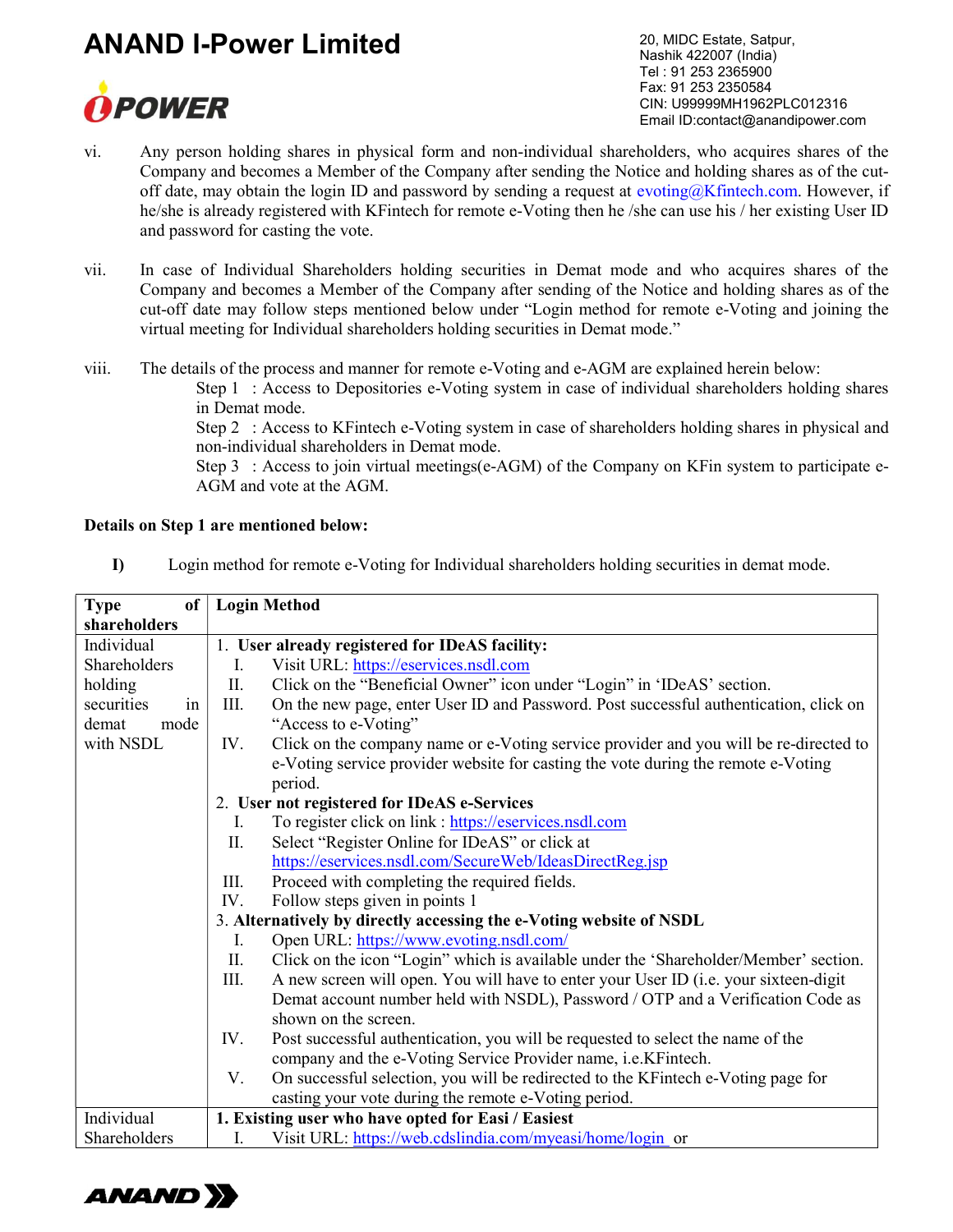

20, MIDC Estate, Satpur, Nashik 422007 (India) Tel : 91 253 2365900 Fax: 91 253 2350584 CIN: U99999MH1962PLC012316 Email ID:contact@anandipower.com

| holding          |      | URL: www.cdslindia.com                                                                    |
|------------------|------|-------------------------------------------------------------------------------------------|
| securities<br>1n | II.  | Click on New System Myeasi                                                                |
| mode<br>demat    | III. | Login with your registered user id and password.                                          |
| with CDSL        | IV.  | The user will see the e-Voting Menu. The Menu will have links of ESP i.e. KFintech        |
|                  |      | e-Voting portal.                                                                          |
|                  | V.   | Click on the e-Voting service provider name to cast your vote.                            |
|                  |      | 2. User not registered for Easi/Easiest                                                   |
|                  | L    | Option to register is available at                                                        |
|                  |      | https://web.cdslindia.com/myeasi/Registration/EasiRegistration                            |
|                  | П.   | Proceed with completing the required fields.                                              |
|                  | III. | Follow the steps given in point 1                                                         |
|                  |      | 3. Alternatively, by directly accessing the e-Voting website of CDSL                      |
|                  | I.   | Visit URL: www.cdslindia.com                                                              |
|                  | П.   | Provide your demat Account Number and PAN No.                                             |
|                  | III. | System will authenticate user by sending OTP on registered Mobile & Email as              |
|                  |      | recorded in the demat Account.                                                            |
|                  | IV.  | After successful authentication, user will be provided links for the respective ESP, i.e. |
|                  |      | <b>KFintech</b> where the e-Voting is in progress.                                        |
|                  |      |                                                                                           |
| Individual       | I.   | You can also login using the login credentials of your demat account through your DP      |
| Shareholder      |      | registered with NSDL/CDSL for the e-Voting facility.                                      |
| login<br>through | П.   | Once logged in, you will be able to see the e-Voting option. Once you click the e-        |
| their<br>demat   |      | Voting option, you will be redirected to NSDL / CDSL Depository site after successful     |
| accounts         |      | authentication, wherein you can see the e-Voting feature.                                 |
| of<br>Website    |      | III. Click on options available against the company name or e-Voting service provider -   |
| Depository       |      | Kfintech and you will be redirected to the e-Voting website of KFintech for casting       |
| Participant      |      | your vote during the remote e-Voting period without any further authentication.           |

Important note: Members who are unable to retrieve User ID / Password are advised to use Forgot user ID and Forgot Password option available at respective websites.

Helpdesk for Individual Shareholders holding securities in demat mode for any technical issues related to login through Depository i.e. NSDL and CDSL.

| Login type | <b>Helpdesk details</b>                                                                                        |
|------------|----------------------------------------------------------------------------------------------------------------|
|            | Securities held with   Please contact NSDL helpdesk by sending a request at $evoting(\partial n s d.l.c.o.in)$ |
| NSDL       | or call at toll free no.: 1800 1020 990 and 1800 22 44 30                                                      |
|            | Securities held with Please contact CDSL helpdesk by sending a request at                                      |
| CDSL       | helpdesk.evoting@cdslindia.com or contact at $022 - 23058738$ or 022-                                          |
|            | 23058542-43                                                                                                    |

Details on Step 2 are mentioned below:

II) Login method for e-Voting for shareholders other than Individual's shareholders holding securities in demat mode and shareholders holding securities in physical mode.

(A) Members whose email IDs are registered with the Company/ Depository Participants (s), will receive an email from KFintech which will include details of E-Voting Event Number (EVEN), USER ID and password. They will have to follow the following process:

i. Launch internet browser by typing the URL: https://evoting.kfintech.com/

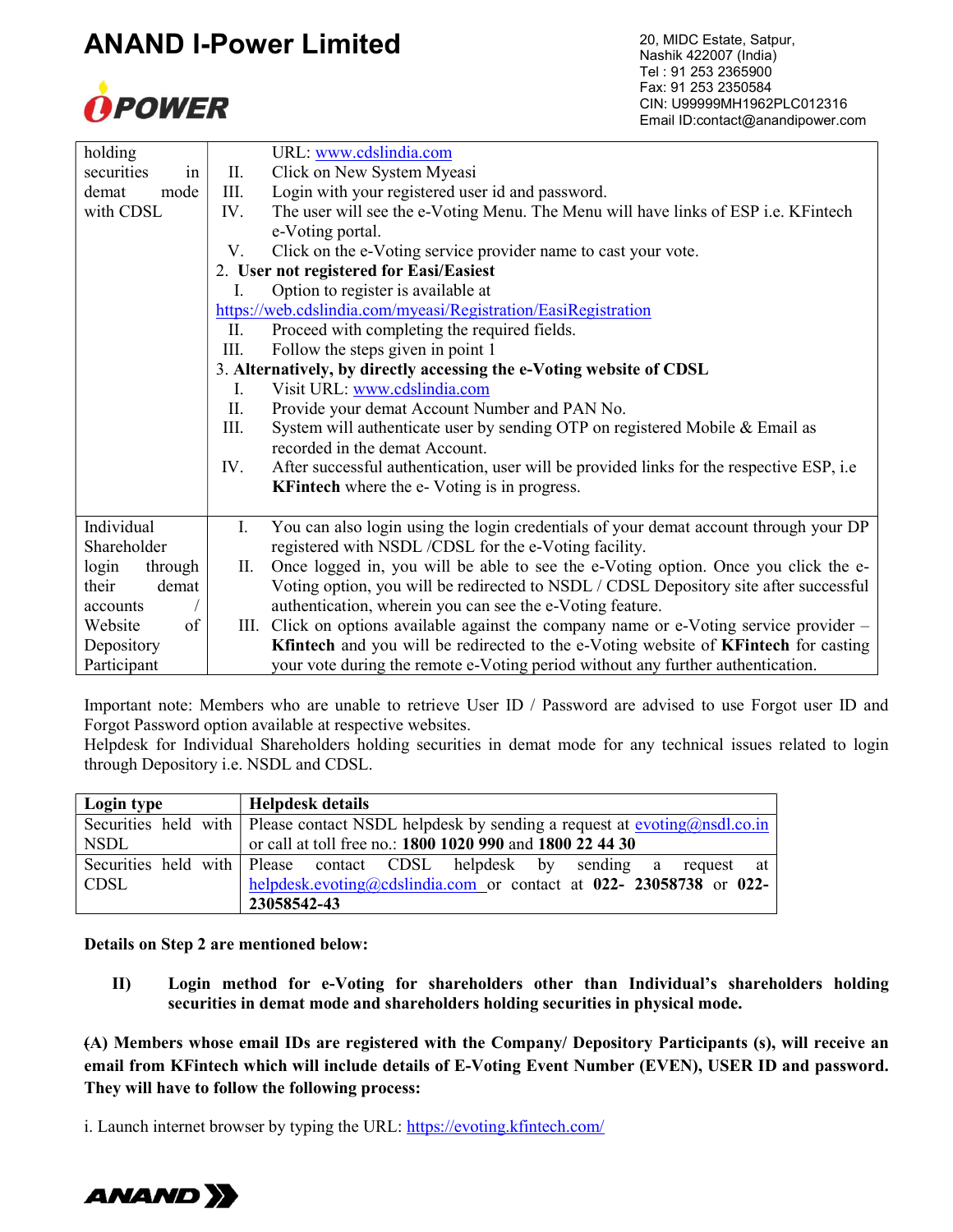

20, MIDC Estate, Satpur, Nashik 422007 (India) Tel : 91 253 2365900 Fax: 91 253 2350584 CIN: U99999MH1962PLC012316 Email ID:contact@anandipower.com

ii. Enter the login credentials (i.e. User ID and password). In case of physical folio, User ID will be EVEN (E-Voting Event Number) xxxx, followed by folio number. In case of Demat account, User ID will be your DP ID and Client ID. However, if you are already registered with KFintech for e-voting, you can use your existing User ID and password for casting the vote.

iii. After entering these details appropriately, click on "LOGIN".

iv. You will now reach password change Menu wherein you are required to mandatorily change your password. The new password shall comprise of minimum 8 characters with at least one upper case (A- Z), one lower case (a-z), one numeric value (0-9), and a special character  $(@, #, \$, etc.,)$ . The system will prompt you to change your password and update your contact details like mobile number, email ID etc. on the first login. You may also enter a secret question and answer of your choice to retrieve your password in case you forget it. It is strongly recommended that you do not share your password with any other person and that you take utmost care to keep your password confidential.

v. You need to log in again with the new credentials.

vi. On successful login, the system will prompt you to select the "EVEN" i.e., '\_\_\_\_\_\_\_\_\_\_\_\_\_\_\_\_- AGM" and click on "Submit"

vii. On the voting page, enter the number of shares (which represents the number of votes) as on the Cut-off Date under "FOR/AGAINST" or alternatively, you may partially enter any number in "FOR" and partially "AGAINST" but the total number in "FOR/AGAINST" taken together shall not exceed your total shareholding as mentioned herein above. You may also choose the option ABSTAIN. If the Member does not indicate either "FOR" or "AGAINST" it will be treated as "ABSTAIN" and the shares held will not be counted under either head.

viii. Members holding multiple folios/demat accounts shall choose the voting process separately for each folio/ Demat accounts.

ix. Voting has to be done for each item of the notice separately. In case you do not desire to cast your vote on any specific item, it will be treated as abstained.

x. You may then cast your vote by selecting an appropriate option and clicking on "Submit".

xi. A confirmation box will be displayed. Click "OK" to confirm else "CANCEL" to modify. Once you have voted on the resolution (s), you will not be allowed to modify your vote. During the voting period, Members can log in any number of times till they have voted on the Resolution(s).

xii. Corporate/Institutional Members (i.e. other than Individuals, HUF, NRI etc.) are also required to send scanned certified true copy (PDF Format) of the Board Resolution/Authority Letter etc., authorizing its representative to attend the AGM through VC / OAVM on its behalf and to cast its vote through remote e-voting. together with attested specimen signature(s) of the duly authorised representative(s), to the Scrutinizer at email id pawan.chandak@kprc.com with a copy marked to evoting@kfintech.com. The scanned image of the abovementioned documents should be in the naming format "Corporate Name Even No."

(B) Members whose email IDs are not registered with the Company/Depository Participants(s), and consequently the Annual Report, Notice of AGM and e-voting instructions cannot be serviced, will have to follow the following process:

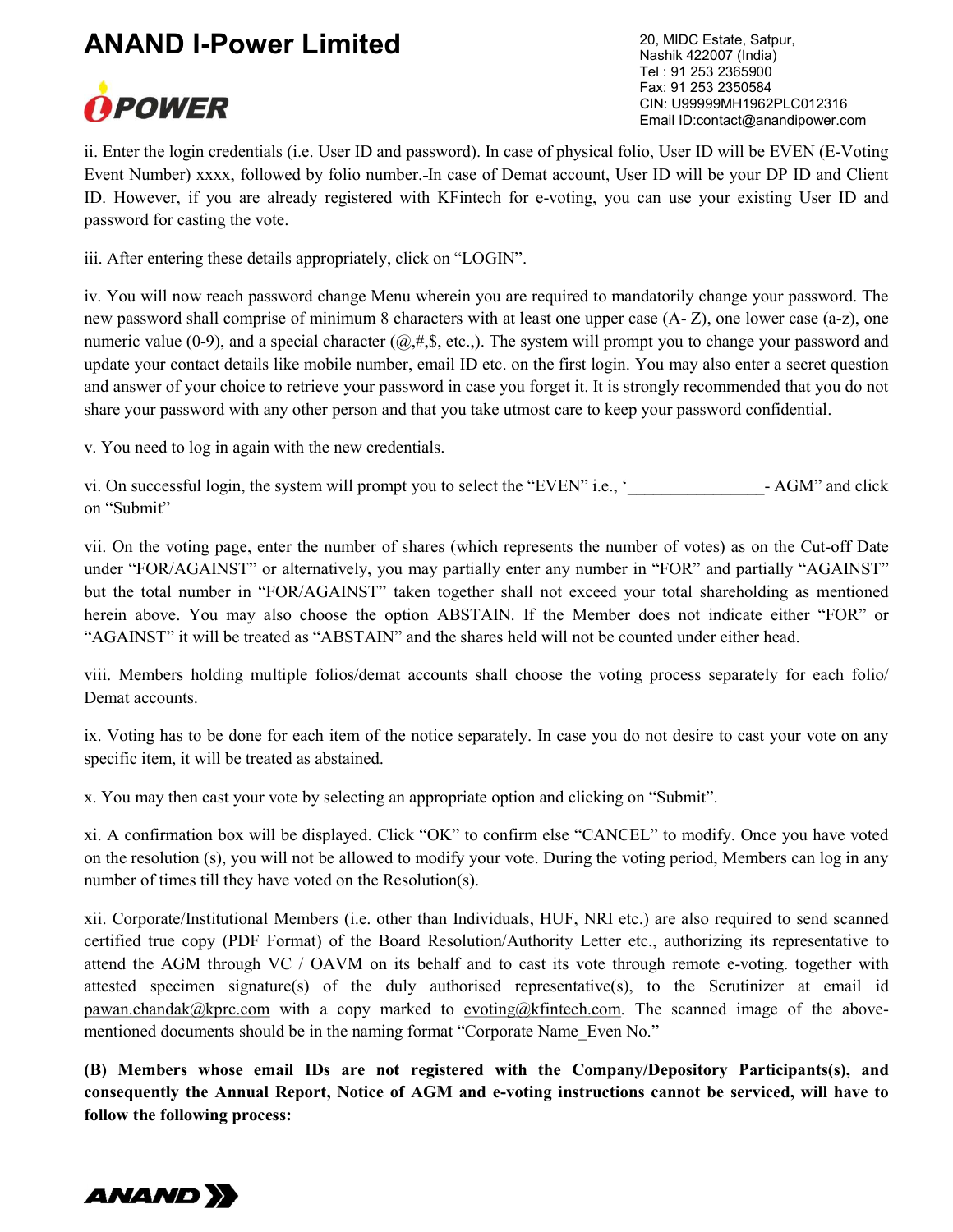

20, MIDC Estate, Satpur, Nashik 422007 (India) Tel : 91 253 2365900 Fax: 91 253 2350584 CIN: U99999MH1962PLC012316 Email ID:contact@anandipower.com

i. Members who have not registered their email address and in consequence the Annual Report, Notice of AGM and e-voting instructions cannot be serviced, may temporarily get their email address and mobile number provided with KFintech, by accessing the link : https://ris.kfintech.com/clientservices/mobilereg/mobileemailreg.aspx. Members are requested to follow the process as guided to capture the email address and mobile number for sending the soft copy of the notice and e-voting instructions along with the User ID and Password. In case of any queries, member may write to einward.ris@kfintech.com.

ii Alternatively, member may send an e-mail request at the email id einward.ris@kfintech.com along with scanned copy of the signed copy of the request letter providing the email address, mobile number, self-attested PAN copy and Client Master copy in case of electronic folio and copy of share certificate in case of physical folio for sending the Annual report, Notice of AGM and the e-voting instructions.

iii. After receiving the e-voting instructions, please follow all steps above to cast your vote by electronic means.

#### Details on Step 3 are mentioned below:

- III) Instructions for all the shareholders, including Individual, other than Individual and Physical, for attending the AGM of the Company through VC/OAVM and e-Voting during the meeting.
- i. Member will be provided with a facility to attend the AGM through VC / OAVM platform provided by KFintech. Members may access the same at https://emeetings.kfintech.com/ by using the e-voting login credentials provided in the email received from the Company/KFintech. After logging in, click on the Video Conference tab and select the EVEN of the Company. Click on the video symbol and accept the meeting etiquettes to join the meeting. Please note that the members who do not have the User ID and Password for e-Voting or have forgotten the User ID and Password may retrieve the same by following the remote e-Voting instructions mentioned above.
- ii. Facility for joining AGM though VC/ OAVM shall open at least 20 minutes before the commencement of the Meeting.
- iii. Members are encouraged to join the Meeting through Laptops/ Desktops with Google Chrome (preferred browser), Safari, Internet Explorer, Microsoft Edge, Mozilla Firefox 22.
- iv. Members will be required to grant access to the webcam to enable VC / OAVM. Further, Members connecting from Mobile Devices or Tablets or through Laptop connecting via Mobile Hotspot may experience Audio/Video loss due to fluctuation in their respective network. It is therefore recommended to use Stable Wi-Fi or LAN Connection to mitigate any kind of aforesaid glitches.
- v. As the AGM is being conducted through VC / OAVM, for the smooth conduct of proceedings of the AGM, Members are encouraged to express their views / send their queries in advance mentioning their name, demat account number / folio number, email id, mobile number at sujeet.tripathy@anandipower.com. Questions /queries received by the Company till 24 Hour before AGM shall only be considered and responded during the AGM.
- vi. The Members who have not cast their vote through remote e-voting shall be eligible to cast their vote through the e-voting system available during the AGM. E-voting during the AGM is integrated with the

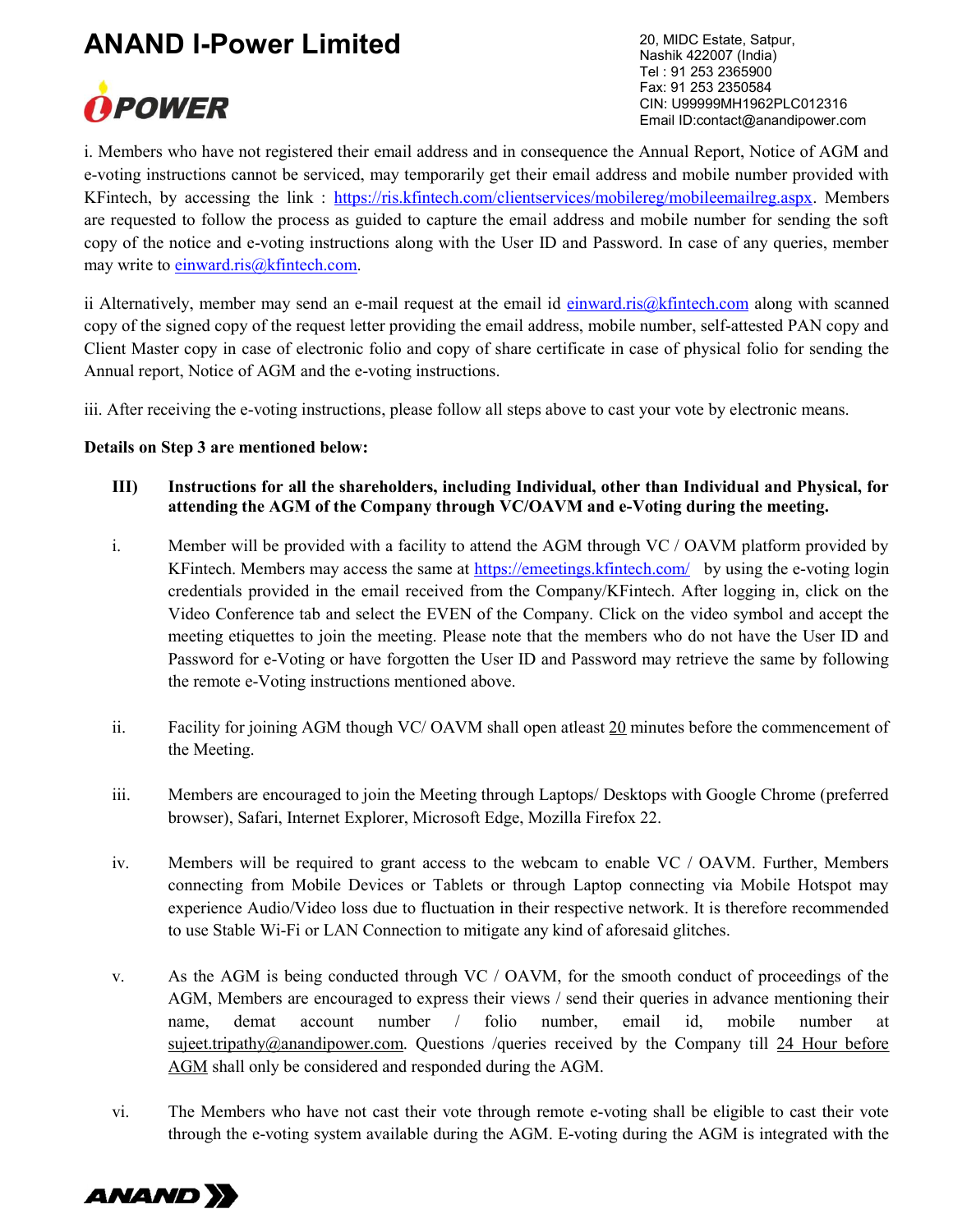

20, MIDC Estate, Satpur, Nashik 422007 (India) Tel : 91 253 2365900 Fax: 91 253 2350584 CIN: U99999MH1962PLC012316 Email ID:contact@anandipower.com

VC / OAVM platform. The Members may click on the voting icon displayed on the screen to cast their votes.

- vii. A Member can opt for only a single mode of voting i.e., through Remote e-voting or voting at the AGM. If a Member casts votes by both modes, then voting done through Remote e-voting shall prevail, and voting at the AGM shall be treated as invalid.
- viii. Facility of joining the AGM through VC / OAVM shall be available for at least 1000 members on a firstcome-first-served basis.
- ix. Institutional Members are encouraged to attend and vote at the AGM through VC / OAVM.

#### OTHER INSTRUCTIONS

- I. Speaker Registration: The Members who wish to speak during the meeting may register themselves as speakers for the AGM to express their views. They can visit https://emeetings.kfintech.com and login through the user id and password provided in the mail received from Kfintech. On successful login, select 'Speaker Registration' which will open from July 11, 2022 at 9.00 a.m. to July 12, 2022 at 5.00 p.m. Members shall be provided a 'queue number' before the meeting. The Company reserves the right to restrict the speakers at the AGM to only those Members who have registered themselves, depending on the availability of time for the AGM.
- II. Post your Question: The Members who wish to post their questions prior to the meeting can do the same by visiting https://emeetings.kfintech.com. Please login through the user id and password provided in the mail received from Kfintech. On successful login, select 'Post Your Question' option which will open from July 11, 2022 at 9.00 a.m. to July 12, 2022 at 5.00 p.m.
- III. In case of any query and/or grievance, in respect of voting by electronic means, Members may refer to the Help & Frequently Asked Questions (FAQs) and E-voting user manual available at the download section of https://evoting.kfintech.com (KFintech Website) or contact at sujeet.tripathy@anandipower.com, at evoting@kfintech.com or call KFintech's toll-free No. 1-800-309-4001 for any further clarifications.
- IV. The Members, whose names appear in the Register of Members/list of Beneficial Owners as of Thursday, July 07, 2022, being the cut-off date, are entitled to vote on the Resolutions set forth in this Notice. A person who is not a Member as on the cut-off date should treat this Notice for information purposes only. Once the vote on a resolution(s) is cast by the Member, the Member shall not be allowed to change it subsequently.
- V. In case a person has become a Member of the Company after dispatch of AGM Notice but on or before the cut-off date for E-voting, he/she may obtain the User ID and Password in the manner as mentioned below:
	- i. If the mobile number of the member is registered against Folio No./ DP ID Client ID, the member may send SMS: MYEPWD <space> E-Voting Event Number+Folio No. or DP ID Client ID to 9212993399
		- 1. Example for NSDL:
		- 2. MYEPWD <SPACE> IN12345612345678